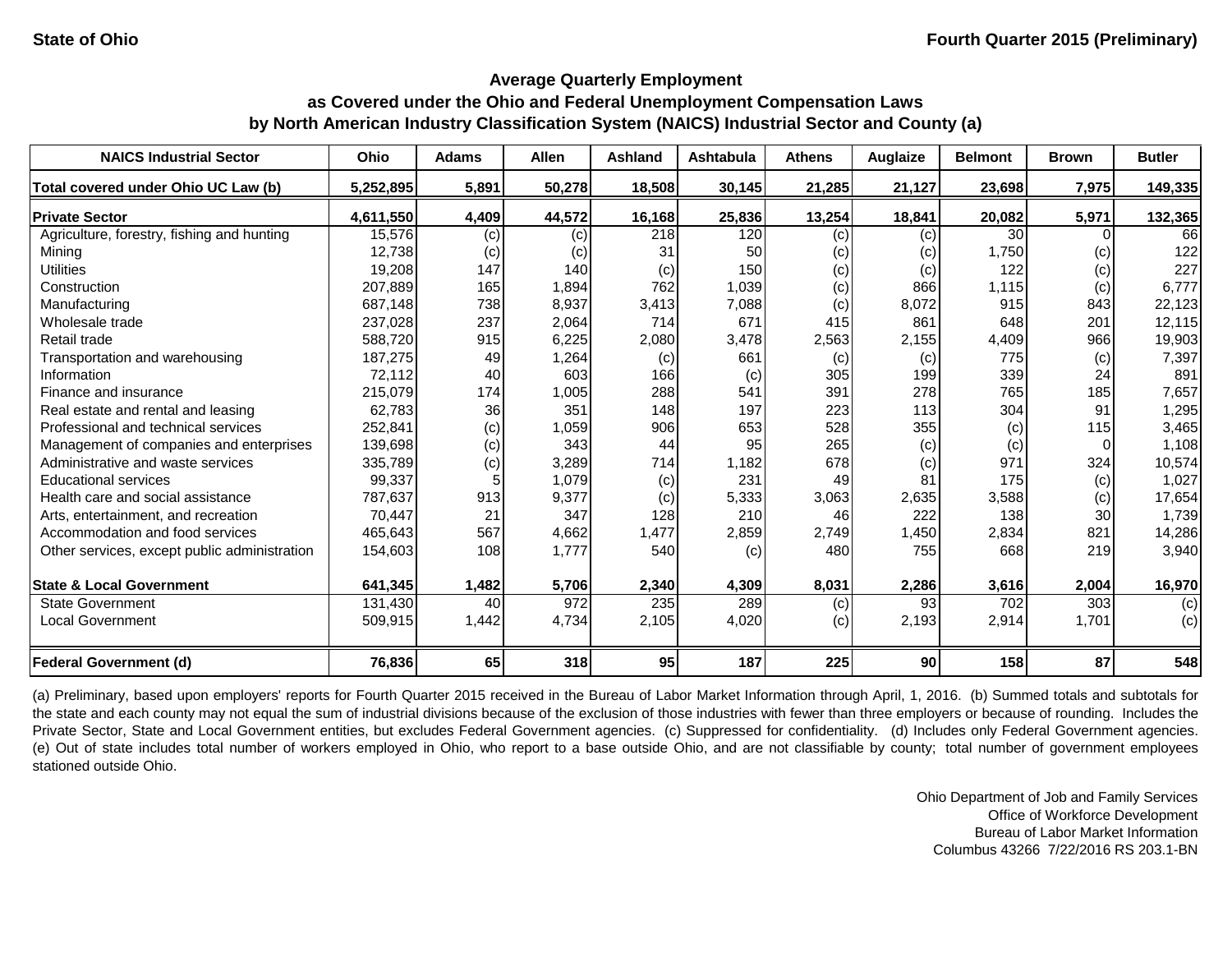| <b>NAICS Industrial Sector</b>               | Carroll  | Champaign | <b>Clark</b> | <b>Clermont</b> | <b>Clinton</b> | Columbiana | Coshocton | <b>Crawford</b> | Cuyahoga | <b>Darke</b> |
|----------------------------------------------|----------|-----------|--------------|-----------------|----------------|------------|-----------|-----------------|----------|--------------|
| Total covered under Ohio UC Law (b)          | 6,596    | 10,582    | 47,993       | 58,174          | 16,247         | 30,066     | 10,956    | 13,151          | 705,355  | 18,459       |
| <b>Private Sector</b>                        | 5,638    | 8,702     | 41,477       | 51,056          | 14,018         | 25,790     | 9,484     | 11,336          | 629,162  | 16,220       |
| Agriculture, forestry, fishing and hunting   | 10       | (c)       | 316          | (c)             | (c)            | 146        | 78        | (c)             | 201      | (c)          |
| Mining                                       | 136      | (c)       | 75           | (c)             | (c)            | 248        | 75        | (c)             | 336      | (c)          |
| <b>Utilities</b>                             | 43       | (c)       | (c)          | 284             | (c)            | 91         | 307       | (c)             | 1,456    | 52           |
| Construction                                 | 509      | 274       | 1,057        | 3,289           | 273            | 1,021      | 860       | 388             | 21,309   | 927          |
| Manufacturing                                | 1,450    | 3,647     | 6,693        | 5,900           | 3,091          | 6,152      | 2,702     | 2,900           | 69,302   | 4,598        |
| Wholesale trade                              | 165      | (c)       | (c)          | 2,380           | (c)            | 992        | 104       | 520             | 33.602   | 782          |
| Retail trade                                 | 790      | 1,022     | 5,638        | 9,569           | 1,612          | 4,225      | 1,339     | 1,337           | 65,042   | 1,925        |
| Transportation and warehousing               | 388      | 279       | 2,536        | 2,396           | 2,818          | 1,072      | 251       | (c)             | 20,567   | 1,098        |
| Information                                  | 31       | 61        | 141          | 1,202           | 250            | 161        | 62        | 58              | 12,017   | 98           |
| Finance and insurance                        | 70       | 202       | 2,834        | 3,123           | 304            | 550        | 216       | 565             | 38,161   | 583          |
| Real estate and rental and leasing           | 161      | 71        | 447          | 933             | 135            | 291        | 80        | 68              | 13.444   | 99           |
| Professional and technical services          | 119      | (c)       | 849          | 2,510           | 194            | 436        | (c)       | 550             | 45,377   | (c)          |
| Management of companies and enterprises      | $\Omega$ | (c)       | 1,110        | 580             | 296            | 101        | (c)       | (c)             | 20,014   | (c)          |
| Administrative and waste services            | 192      | 361       | 2,629        | 3,212           | 696            | 1,414      | 260       | (c)             | 45,952   | 667          |
| <b>Educational services</b>                  | $\Omega$ | (c)       | 653          | 496             | (c)            | 181        | 84        | (c)             | 20,643   | 56           |
| Health care and social assistance            | 653      | (c)       | 7,850        | 5,987           | (c)            | 5,191      | 1,699     | (c)             | 131,396  | 2,567        |
| Arts, entertainment, and recreation          | 75       | 107       | 373          | 725             | 71             | 237        | 94        | 84              | 12,622   | 240          |
| Accommodation and food services              | 655      | 670       | 4,737        | 6,476           | 1,108          | 2,296      | 714       | 1,083           | 56,974   | 1,024        |
| Other services, except public administration | 191      | 353       | 1,724        | 1,895           | 230            | 986        | 282       | 387             | 20,748   | 531          |
| <b>State &amp; Local Government</b>          | 958      | 1,880     | 6,516        | 7,118           | 2,229          | 4,276      | 1,472     | 1,815           | 76,193   | 2,239        |
| <b>State Government</b>                      | 32       | 52        | 147          | 791             | 142            | 361        | 50        | 120             | 4,147    | 47           |
| <b>Local Government</b>                      | 926      | 1,828     | 6,369        | 6,327           | 2,087          | 3,915      | 1,422     | 1,695           | 72,046   | 2,192        |
|                                              |          |           |              |                 |                |            |           |                 |          |              |
| <b>Federal Government (d)</b>                | 47       | 62        | 559          | 339             | 131            | 601        | 74        | 79              | 15,968   | 101          |

(a) Preliminary, based upon employers' reports for Fourth Quarter 2015 received in the Bureau of Labor Market Information through April, 1, 2016. (b) Summed totals and subtotals for the state and each county may not equal the sum of industrial divisions because of the exclusion of those industries with fewer than three employers or because of rounding. Includes the Private Sector, State and Local Government entities, but excludes Federal Government agencies. (c) Suppressed for confidentiality. (d) Includes only Federal Government agencies. (e) Out of state includes total number of workers employed in Ohio, who report to a base outside Ohio, and are not classifiable by county; total number of government employees stationed outside Ohio.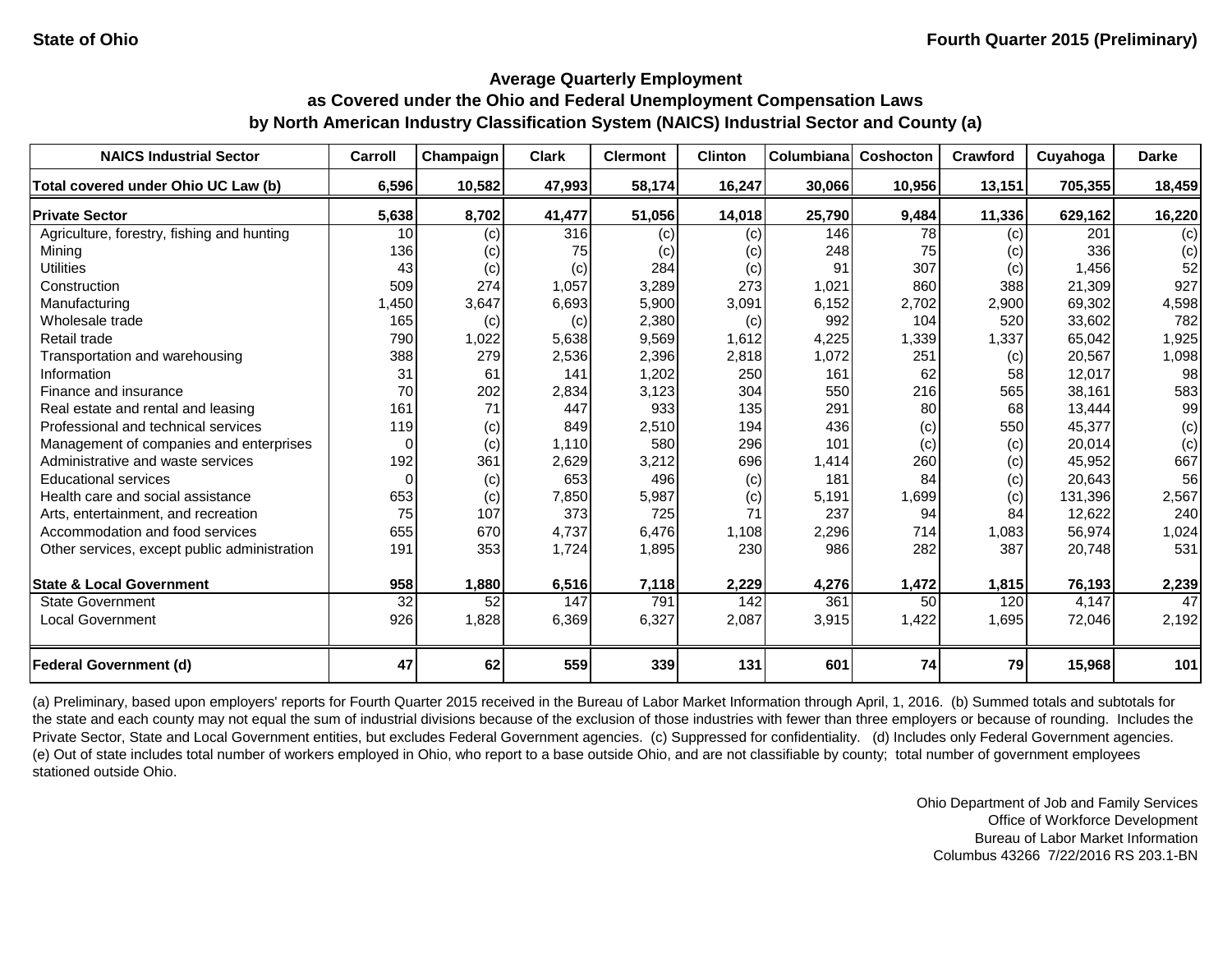| <b>NAICS Industrial Sector</b>               | <b>Defiance</b> | <b>Delaware</b> | Erie   | <b>Fairfield</b> | <b>Fayette</b> | <b>Franklin</b> | <b>Fulton</b> | <b>Gallia</b> | Geauga | Greene |
|----------------------------------------------|-----------------|-----------------|--------|------------------|----------------|-----------------|---------------|---------------|--------|--------|
| Total covered under Ohio UC Law (b)          | 15,680          | 85,595          | 35,590 | 42,541           | 11,509         | 724,283         | 18,466        | 10,946        | 34,193 | 58,702 |
| <b>Private Sector</b>                        | 13,692          | 78,239          | 30,629 | 36,037           | 9,816          | 622,656         | 15,912        | 9,266         | 30,264 | 49,758 |
| Agriculture, forestry, fishing and hunting   | 192             | (c)             | (c)    | 82               | 103            | 357             | (c)           | (c)           | (c)    | (c)    |
| Mining                                       |                 | (c)             | (c)    | 86               |                | 313             | (c)           | (c)           | (c)    | (c)    |
| <b>Utilities</b>                             | 63              | 143             | (c)    | 230              | (c)            | 3,617           | (c)           | 718           | (c)    | (c)    |
| Construction                                 | 378             | 3,091           | 934    | 1,851            | 258            | 23,317          | 817           | 216           | 2,317  | 1,560  |
| Manufacturing                                | 3,612           | 6,516           | 6,005  | 4,086            | 1,558          | 37,991          | 6,836         | 594           | 7,192  | 3,470  |
| Wholesale trade                              | 407             | 2,278           | 963    | 921              | (c)            | 28,930          | 781           | 141           | 1,901  | 1,037  |
| Retail trade                                 | 2,421           | 12,065          | 4,720  | 7,123            | 2,702          | 71,206          | 1,731         | 1,595         | 4,389  | 10,278 |
| Transportation and warehousing               | 509             | 2,321           | (c)    | 903              | 1,235          | 40,712          | (c)           | 203           | (c)    | (c)    |
| Information                                  | 208             | 567             | 387    | 257              | (c)            | 14,416          | 97            | 80            | (c)    | 596    |
| Finance and insurance                        | 661             | 5,841           | 576    | 745              | 441            | 47,892          | 217           | 341           | 656    | 1,081  |
| Real estate and rental and leasing           | 69              | 809             | 295    | 462              | 63             | 10,974          | 66            | 34            | 224    | 571    |
| Professional and technical services          | 190             | 5,978           | 470    | 1,042            | 132            | 44,857          | (c)           | (c)           | 1,136  | 8,043  |
| Management of companies and enterprises      | 68              | 10,129          | 195    | 182              | 0              | 25,410          | (c)           | (c)           | 181    | 709    |
| Administrative and waste services            | 579             | 4,293           | 902    | 3,558            | 268            | 60,805          | 363           | 379           | 2,004  | 2,573  |
| <b>Educational services</b>                  | (c)             | 1,648           | 308    | 302              | (c)            | 14,672          | (c)           | (c)           | 620    | 1,790  |
| Health care and social assistance            | (c)             | 6,832           | 5,031  | 6,700            | (c)            | 103,086         | (c)           | (c)           | 4,351  | 6,864  |
| Arts, entertainment, and recreation          | 75              | 2,903           | 2,025  | 497              | 123            | 8,849           | 352           | 35            | 452    | 529    |
| Accommodation and food services              | 1,333           | 9,948           | 5,573  | 5,624            | 1,126          | 63,100          | 1,218         | 970           | 2,461  | 8,104  |
| Other services, except public administration | 582             | 2,575           | 851    | 1,384            | (c)            | 22,154          | 358           | 304           | (c)    | 1,375  |
| <b>State &amp; Local Government</b>          | 1,988           | 7,356           | 4,961  | 6,504            | 1,693          | 101,627         | 2,554         | 1,680         | 3,929  | 8,944  |
| <b>State Government</b>                      | 79              | 335             | 1,064  | 849              | 43             | 52,559          | 112           | 267           | 281    | (c)    |
| <b>Local Government</b>                      | 1,909           | 7,021           | 3,897  | 5,655            | 1,650          | 49,068          | 2,442         | 1,413         | 3,648  | (c)    |
|                                              |                 |                 |        |                  |                |                 |               |               |        |        |
| <b>Federal Government (d)</b>                | 87              | 220             | 282    | 227              | 50             | 12,790          | 93            | 69            | 104    | 13,844 |

(a) Preliminary, based upon employers' reports for Fourth Quarter 2015 received in the Bureau of Labor Market Information through April, 1, 2016. (b) Summed totals and subtotals for the state and each county may not equal the sum of industrial divisions because of the exclusion of those industries with fewer than three employers or because of rounding. Includes the Private Sector, State and Local Government entities, but excludes Federal Government agencies. (c) Suppressed for confidentiality. (d) Includes only Federal Government agencies. (e) Out of state includes total number of workers employed in Ohio, who report to a base outside Ohio, and are not classifiable by county; total number of government employees stationed outside Ohio.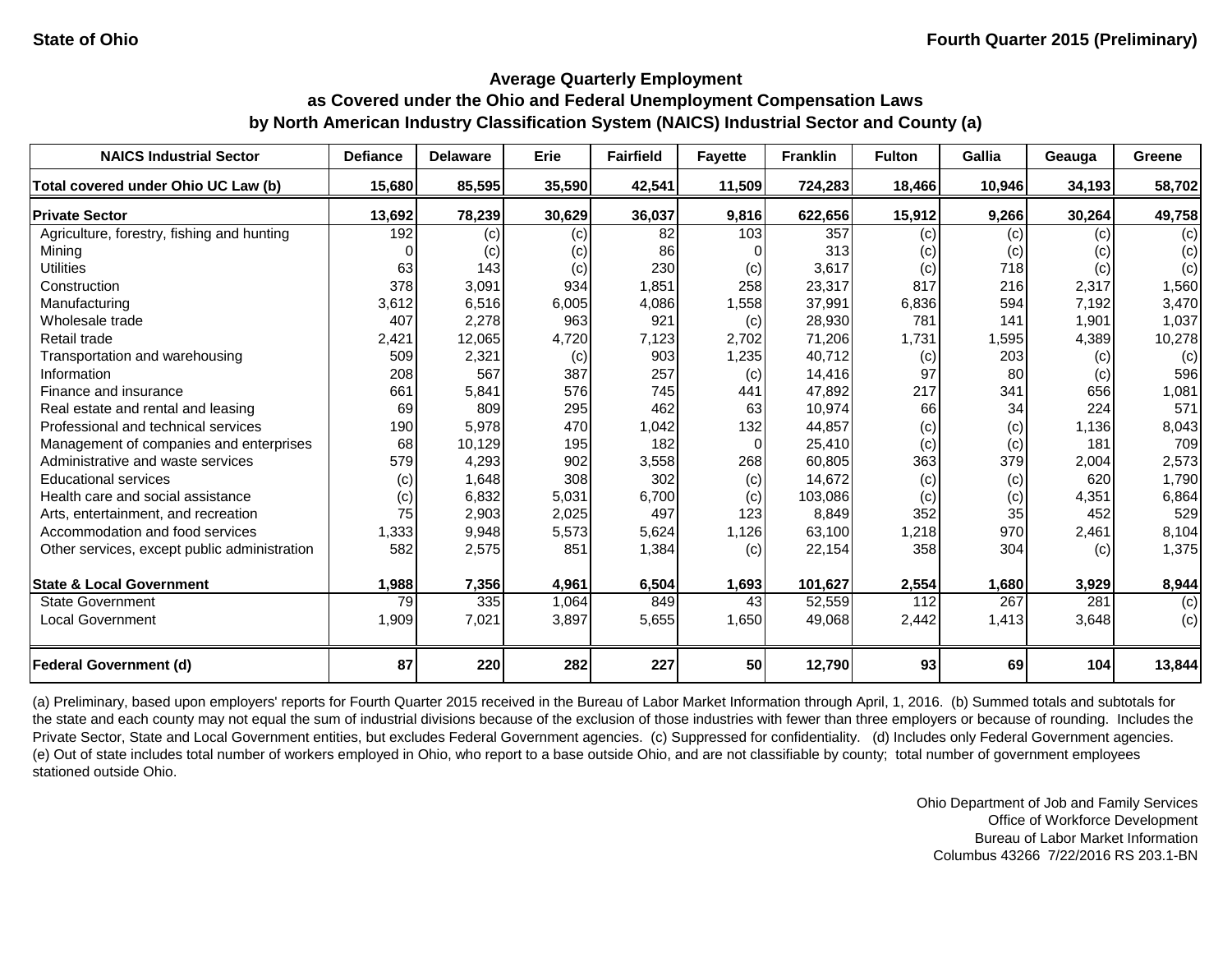| <b>NAICS Industrial Sector</b>               | <b>Guernsey</b> | <b>Hamilton</b> | <b>Hancock</b> | <b>Hardin</b> | <b>Harrison</b> | Henry          | Highland | <b>Hocking</b> | <b>Holmes</b> | Huron  |
|----------------------------------------------|-----------------|-----------------|----------------|---------------|-----------------|----------------|----------|----------------|---------------|--------|
| Total covered under Ohio UC Law (b)          | 15,538          | 502,495         | 44,991         | 8,493         | 3,838           | 11,348         | 10,272   | 6,647          | 19,569        | 20,382 |
| <b>Private Sector</b>                        | 13,336          | 460,340         | 41,760         | 7,105         | 3,111           | 9,325          | 7,892    | 4,903          | 18,035        | 18,032 |
| Agriculture, forestry, fishing and hunting   | (c)             | 214             | (c)            | 205           | (c)             | (c)            | 45       | (c)            | 210           | (c)    |
| Mining                                       | (c)             | 164             | (c)            |               | (c)             | (c)            | 39       | (c)            | 78            | (c)    |
| <b>Utilities</b>                             | 56              | 1,036           | 100            | 44            | (c)             | (c)            | 56       | 11             | 67            | (c)    |
| Construction                                 | 954             | 22,017          | 1,084          | 115           | 311             | 630            | 331      | 267            | 2,137         | 1,543  |
| Manufacturing                                | 2,985           | 48,219          | 12,257         | 2,111         | 347             | 3,400          | 1,781    | 916            | 7,271         | 5,914  |
| Wholesale trade                              | 351             | 22,921          | 1,379          | 211           | 275             | (c)            | 195      | 56             | 922           | (c)    |
| Retail trade                                 | 1,962           | 45,134          | 4,486          | 873           | 303             | 965            | 1,590    | 821            | 2,497         | 2,172  |
| Transportation and warehousing               | 483             | 12,075          | 3,446          | 198           | (c)             | 502            | 149      | 39             | 676           | 843    |
| Information                                  | 96              | 8,483           | 352            | 62            | (c)             | 87             | 72       | 36             | 97            | 133    |
| Finance and insurance                        | 225             | 25,992          | 604            | 212           | 60              | 245            | 381      | 197            | 380           | 426    |
| Real estate and rental and leasing           | 86              | 7,039           | 357            | 58            | 84              | 76             | 72       | 110            | 51            | 131    |
| Professional and technical services          | 336             | 38,092          | 1,158          | 114           | (c)             | 82             | (c)      | 100            | (c)           | 281    |
| Management of companies and enterprises      | 33              | 30,057          | 2,823          | 0             | (c)             | $\overline{0}$ | (c)      | $\Omega$       | (c)           | 231    |
| Administrative and waste services            | 454             | 31,960          | 2,091          | 69            | 67              | 234            | 457      | 176            | (c)           | 306    |
| <b>Educational services</b>                  | 61              | 12,576          | 1.141          | (c)           | 0               | 42             | 60       | 30             | (c)           | 281    |
| Health care and social assistance            | 2,598           | 85,667          | 4,843          | (c)           | 440             | 1,545          | 1,180    | 697            | (c)           | 2,377  |
| Arts, entertainment, and recreation          | 44              | 9,667           | 244            | 57            | 20              | 60             | 67       | 37             | 107           | 160    |
| Accommodation and food services              | 1,710           | 43,912          | 4,045          | 801           | 205             | 595            | 1,053    | 1,069          | 1,410         | 1,541  |
| Other services, except public administration | 332             | 15,113          | 1,265          | 218           | (c)             | 436            | 235      | 222            | 278           | 606    |
| <b>State &amp; Local Government</b>          | 2,202           | 42,155          | 3,231          | 1,388         | 727             | 2,023          | 2,380    | 1,744          | 1,534         | 2,350  |
| <b>State Government</b>                      | 493             | 8,410           | 177            | 37            | 47              | 45             | 86       | 293            | 40            | 74     |
| <b>Local Government</b>                      | 1,709           | 33,745          | 3,054          | 1,351         | 680             | 1,978          | 2,294    | 1,451          | 1,494         | 2,276  |
| <b>Federal Government (d)</b>                | 117             | 8,361           | 147            | 68            | 49              | 70             | 95       | 46             | 65            | 139    |

(a) Preliminary, based upon employers' reports for Fourth Quarter 2015 received in the Bureau of Labor Market Information through April, 1, 2016. (b) Summed totals and subtotals for the state and each county may not equal the sum of industrial divisions because of the exclusion of those industries with fewer than three employers or because of rounding. Includes the Private Sector, State and Local Government entities, but excludes Federal Government agencies. (c) Suppressed for confidentiality. (d) Includes only Federal Government agencies. (e) Out of state includes total number of workers employed in Ohio, who report to a base outside Ohio, and are not classifiable by county; total number of government employees stationed outside Ohio.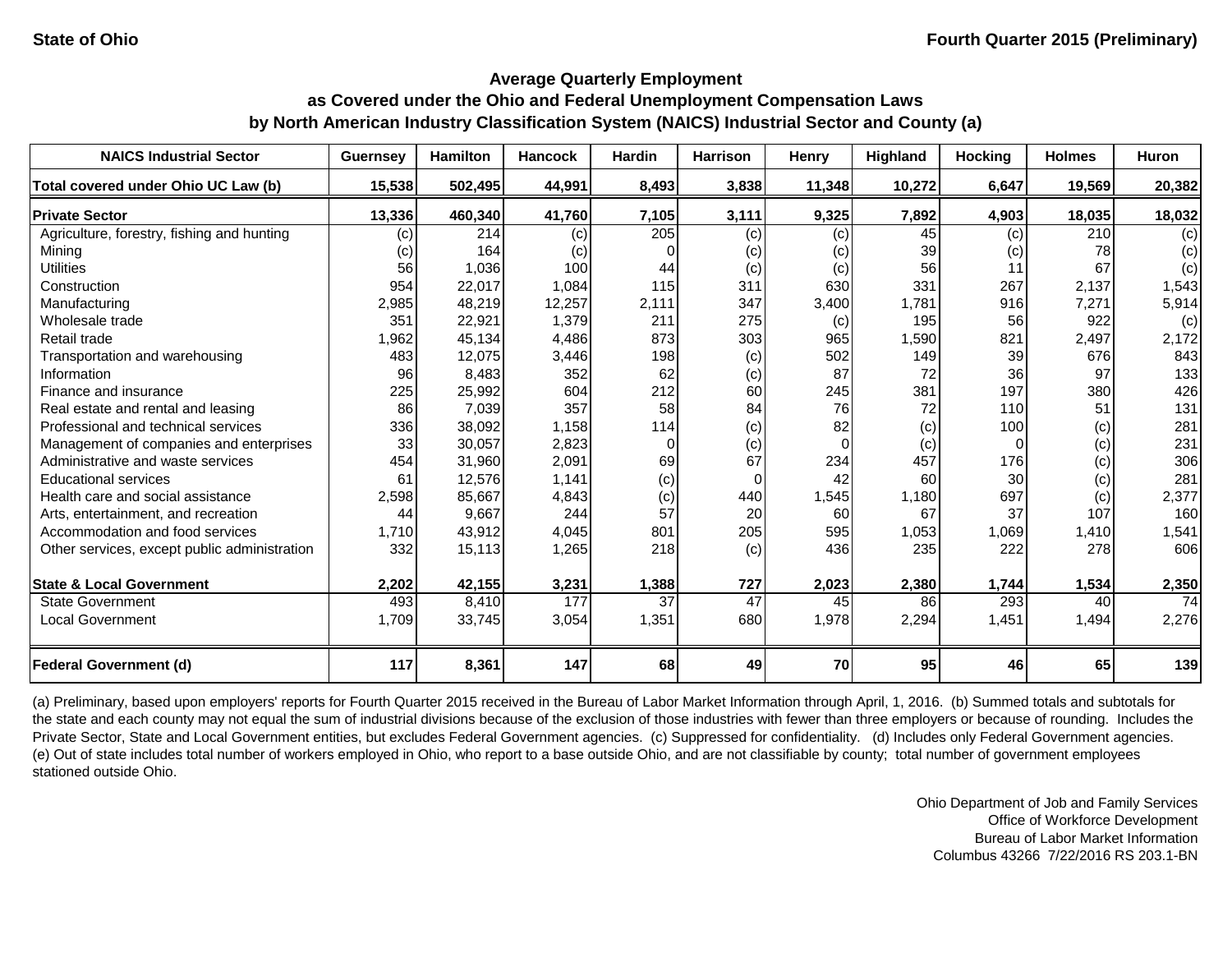| <b>NAICS Industrial Sector</b>               | <b>Jackson</b> | <b>Jefferson</b> | Knox   | Lake   | <b>Lawrence</b> | Lickina | Logan  | Lorain | Lucas   | <b>Madison</b> |
|----------------------------------------------|----------------|------------------|--------|--------|-----------------|---------|--------|--------|---------|----------------|
| Total covered under Ohio UC Law (b)          | 10,390         | 20,936           | 20,446 | 94,866 | 12,562          | 53,324  | 19,336 | 96,585 | 209,666 | 16,578         |
| <b>Private Sector</b>                        | 8,905          | 17,748           | 17,798 | 83,739 | 9,696           | 45,743  | 17,257 | 82,294 | 183,830 | 13,506         |
| Agriculture, forestry, fishing and hunting   | 54             |                  | 125    | 752    |                 | 766     | 120    | 905    | 235     | 226            |
| Mining                                       | 66             | (c)              | 78     | 250    | (c)             | 100     | 34     | 23     | 107     | $\Omega$       |
| <b>Utilities</b>                             | 36             | 838              | 47     | 1,074  | 86              | 199     | 32     | 227    | 382     | $\Omega$       |
| Construction                                 | 424            | (c)              | 775    | 3,865  | 869             | 2,985   | 586    | 4,328  | 8,662   | 418            |
| Manufacturing                                | 3,117          | 1,124            | 4,783  | 20,937 | (c)             | 6,754   | 5,086  | 16,833 | 23,788  | 4,377          |
| Wholesale trade                              | 162            | 505              | 437    | 3,887  | 257             | 1,740   | 551    | 3,393  | 7,399   | 373            |
| Retail trade                                 | 1,492          | 3,192            | 2,242  | 13,339 | 1,863           | 7,402   | 1,599  | 13,070 | 25,336  | 1,782          |
| Transportation and warehousing               | 151            | 1,333            | 280    | 1,167  | 714             | 1,798   | 1,794  | 2,200  | 6,775   | 1,950          |
| Information                                  | 63             | 357              | 150    | 640    | 68              | 275     | 69     | 594    | 2,396   | 43             |
| Finance and insurance                        | 277            | 406              | 402    | 1,550  | 262             | 2,599   | 286    | 2,179  | 5,276   | 165            |
| Real estate and rental and leasing           | 69             | 240              | 154    | 802    | 151             | 448     | 160    | 812    | 2,291   | 92             |
| Professional and technical services          | (c)            | (c)              | 415    | 2,840  | 187             | 1,696   | (c)    | 2,311  | 9,012   | (c)            |
| Management of companies and enterprises      | (c)            | (c)              | 102    | 1,305  | 84              | 757     | (c)    | 1,198  | 5,891   | (c)            |
| Administrative and waste services            | 499            | 905              | 1,102  | 4,939  | 267             | 2,579   | 2,051  | 6,028  | 14,613  | (c)            |
| <b>Educational services</b>                  | 47             | (c)              | 1,243  | 1,810  | 79              | 889     | 12     | 2,550  | 3,582   | (c)            |
| Health care and social assistance            | 1,171          | (c)              | 3,047  | 11,177 | 2,799           | 6,974   | 1,870  | 12,985 | 38,156  | (c)            |
| Arts, entertainment, and recreation          | 28             | 203              | 94     | 917    | 34              | 503     | 202    | 953    | 3,925   | 38             |
| Accommodation and food services              | 849            | 1,755            | 1,783  | 9,580  | 1,134           | 5,220   | 1,278  | 8,804  | 19,495  | 953            |
| Other services, except public administration | 272            | 652              | 540    | 2,908  | 286             | 2,057   | 507    | 2,902  | 6,511   | 160            |
| <b>State &amp; Local Government</b>          | 1,485          | 3,188            | 2,648  | 11,127 | 2,866           | 7,581   | 2,079  | 14,291 | 25,836  | 3,072          |
| <b>State Government</b>                      | 134            | (c)              | 286    | 96     | 353             | 823     | 69     | 1,099  | 7,778   | 1,315          |
| <b>Local Government</b>                      | 1,351          | (c)              | 2,362  | 11,031 | 2,513           | 6,758   | 2,010  | 13,192 | 18,058  | 1,757          |
| <b>Federal Government (d)</b>                | 72             | 161              | 103    | 454    | 132             | 359     | 116    | 1,080  | 1,827   | 75             |

(a) Preliminary, based upon employers' reports for Fourth Quarter 2015 received in the Bureau of Labor Market Information through April, 1, 2016. (b) Summed totals and subtotals for the state and each county may not equal the sum of industrial divisions because of the exclusion of those industries with fewer than three employers or because of rounding. Includes the Private Sector, State and Local Government entities, but excludes Federal Government agencies. (c) Suppressed for confidentiality. (d) Includes only Federal Government agencies. (e) Out of state includes total number of workers employed in Ohio, who report to a base outside Ohio, and are not classifiable by county; total number of government employees stationed outside Ohio.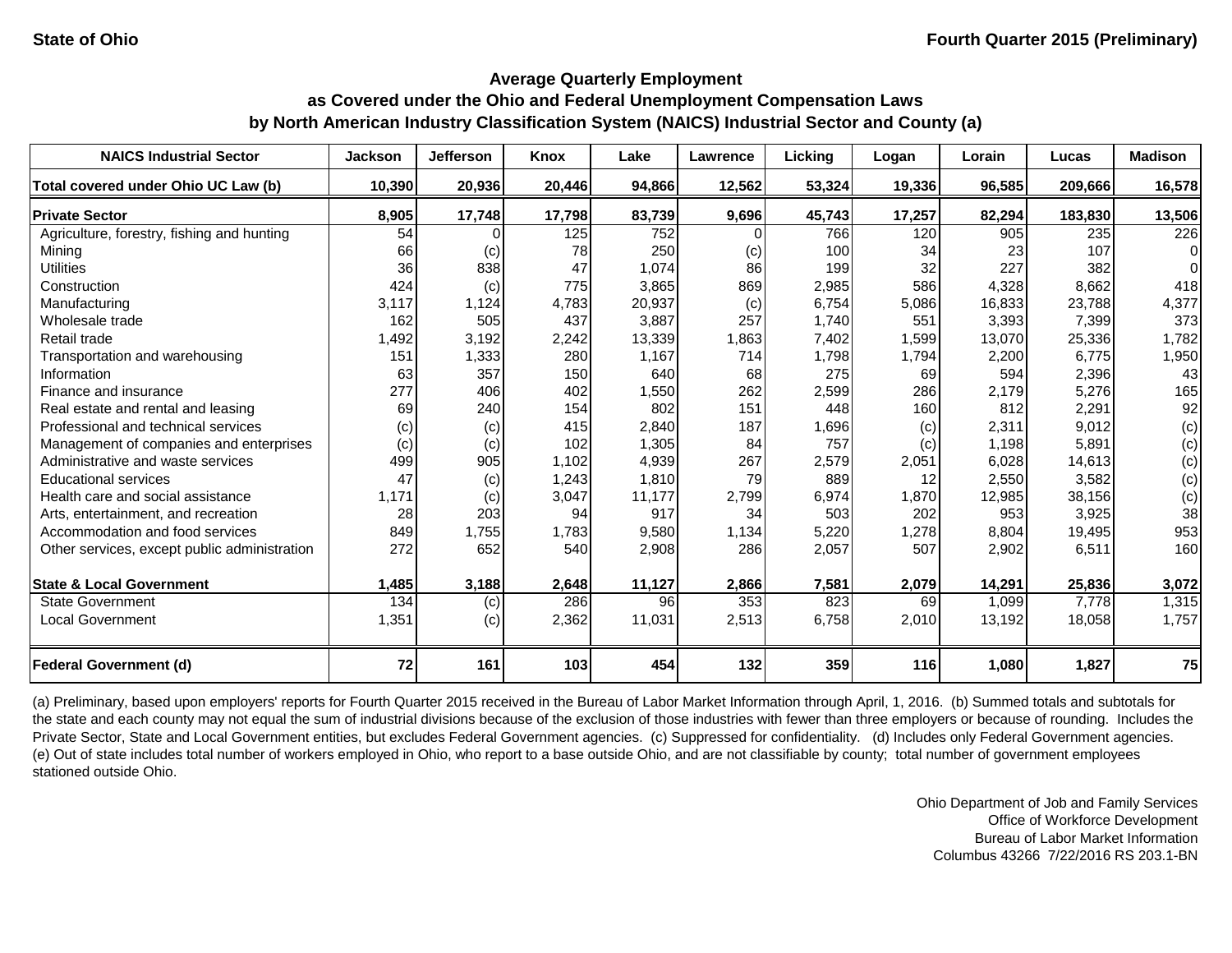| <b>NAICS Industrial Sector</b>               | <b>Mahoning</b> | <b>Marion</b> | <b>Medina</b> | Meigs | <b>Mercer</b> | Miami  | <b>Monroe</b> | Montgomery | Morgan   | <b>Morrow</b> |
|----------------------------------------------|-----------------|---------------|---------------|-------|---------------|--------|---------------|------------|----------|---------------|
| Total covered under Ohio UC Law (b)          | 98,056          | 23,990        | 59,222        | 3,502 | 19,578        | 40,598 | 2,822         | 249,785    | 2,610    | 5,655         |
| <b>Private Sector</b>                        | 85,489          | 20,221        | 52,430        | 2,448 | 16,943        | 35,908 | 2,068         | 222,734    | 1,992    | 4,038         |
| Agriculture, forestry, fishing and hunting   | 191             | 151           | 211           | 50    | (c)           | (c)    | (c)           | 192        | (c)      | 33            |
| Mining                                       | 236             | 19            | 15            | 76    | (c)           | (c)    | (c)           | 33         | (c)      | 14            |
| <b>Utilities</b>                             | 341             | 95            | (c)           | (c)   | (c)           | (c)    | 35            | 649        | (c)      | (c)           |
| Construction                                 | 4,623           | 587           | 3,476         | 256   | 1,055         | 1,557  | 251           | 9.105      | 88       | 727           |
| Manufacturing                                | 8,711           | 5,778         | 8,871         | 145   | 6,540         | 10,473 | 37            | 26,435     | 443      | 898           |
| Wholesale trade                              | 4,528           | 686           | 3,024         | 42    | (c)           | (c)    | 80            | 9,036      | (c)      | 136           |
| Retail trade                                 | 12,704          | 2,902         | 8,571         | 599   | 2,044         | 4,905  | 375           | 25,286     | 333      | 597           |
| Transportation and warehousing               | 3,607           | 681           | (c)           | (c)   | 1,065         | 2,082  | 191           | 9,487      | (c)      | (c)           |
| Information                                  | 1,082           | 430           | 322           | (c)   | 175           | 100    | (c)           | 7,236      | 24       | (c)           |
| Finance and insurance                        | 1,972           | 321           | 1,074         | 125   | 618           | 697    | 157           | 10,684     | (c)      | 65            |
| Real estate and rental and leasing           | 955             | 325           | 697           | 15    | 76            | 263    | 20            | 3,262      | (c)      | 58            |
| Professional and technical services          | 2,851           | 335           | 1,994         | (c)   | (c)           | 1,027  | (c)           | 12,076     | 36       | (c)           |
| Management of companies and enterprises      | 1,307           | 105           | 3,062         | (c)   | (c)           | 399    | $\Omega$      | 3,964      |          | (c)           |
| Administrative and waste services            | 7,986           | 945           | 2,726         | 98    | 301           | 2,333  | 75            | 16,940     | 47       | (c)           |
| <b>Educational services</b>                  | 898             | 81            | 474           | (c)   | (c)           | 185    | (c)           | 6,647      | $\Omega$ | (c)           |
| Health care and social assistance            | 18,906          | 4,079         | 6,592         | (c)   | (c)           | 4,203  | (c)           | 49,358     | 371      | (c)           |
| Arts, entertainment, and recreation          | 1,574           | 99            | 803           | 0     | 92            | 239    | (c)           | 2,453      | (c)      | 82            |
| Accommodation and food services              | 10,128          | 1,924         | 5,870         | 383   | 1,138         | 3,860  | (c)           | 22,601     | (c)      | 425           |
| Other services, except public administration | 2,889           | 677           | 1,624         | (c)   | 686           | 1,311  | 126           | 7,289      | 32       | (c)           |
| <b>State &amp; Local Government</b>          | 12,567          | 3,769         | 6,792         | 1,054 | 2,635         | 4,690  | 754           | 27,051     | 618      | 1,617         |
| <b>State Government</b>                      | 2,796           | 691           | 114           | 35    | 181           | 118    | 36            | 1,363      | 57       | 62            |
| <b>Local Government</b>                      | 9.771           | 3,078         | 6,678         | 1,019 | 2,454         | 4,572  | 718           | 25,688     | 561      | 1,555         |
| <b>Federal Government (d)</b>                | 1,155           | 110           | 321           | 56    | 98            | 183    | 47            | 4,167      | 40       | 45            |

(a) Preliminary, based upon employers' reports for Fourth Quarter 2015 received in the Bureau of Labor Market Information through April, 1, 2016. (b) Summed totals and subtotals for the state and each county may not equal the sum of industrial divisions because of the exclusion of those industries with fewer than three employers or because of rounding. Includes the Private Sector, State and Local Government entities, but excludes Federal Government agencies. (c) Suppressed for confidentiality. (d) Includes only Federal Government agencies. (e) Out of state includes total number of workers employed in Ohio, who report to a base outside Ohio, and are not classifiable by county; total number of government employees stationed outside Ohio.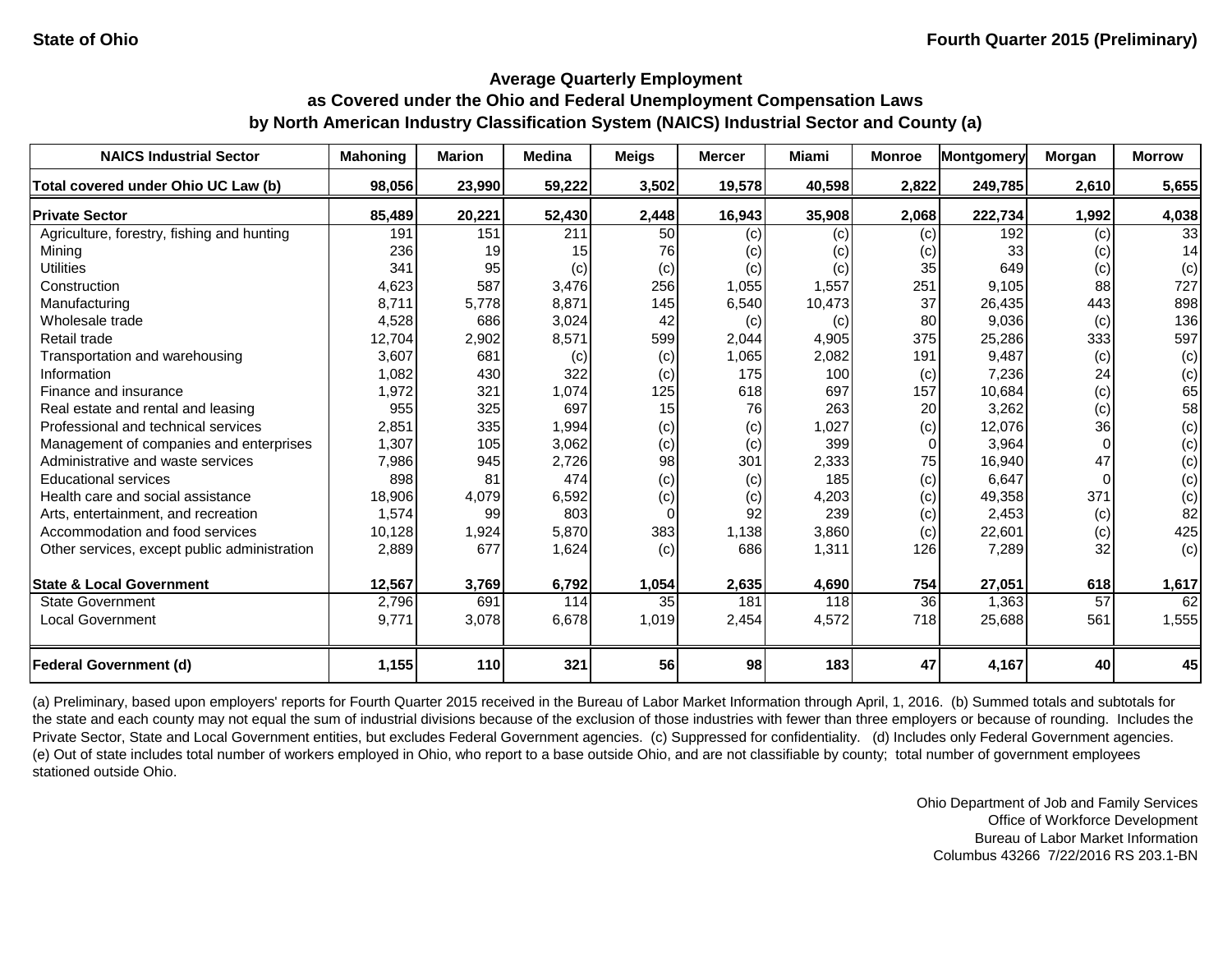| <b>NAICS Industrial Sector</b>               | <b>Muskingum</b> | <b>Noble</b> | <b>Ottawa</b> | Paulding | Perry | Pickaway | <b>Pike</b> | Portage | <b>Preble</b> | <b>Putnam</b>   |
|----------------------------------------------|------------------|--------------|---------------|----------|-------|----------|-------------|---------|---------------|-----------------|
| Total covered under Ohio UC Law (b)          | 32,353           | 3,150        | 12,792        | 4,844    | 5,587 | 13,952   | 9,411       | 54,961  | 10,576        | 11,637          |
| <b>Private Sector</b>                        | 27,358           | 2,207        | 10,676        | 3,775    | 4,096 | 10,113   | 7,973       | 43,770  | 8,778         | 9,985           |
| Agriculture, forestry, fishing and hunting   | 27               |              | (c)           | 549      | 12    | (c)      | (c)         | 170     | (c)           | (c)             |
| Mining                                       | 511              | 223          | (c)           | 14       | 150   | (c)      | (c)         | 332     | (c)           | (c)             |
| <b>Utilities</b>                             | 228              | (c)          | (c)           | (c)      | 29    | (c)      | (c)         | (c)     | (c)           | (c)             |
| Construction                                 | 927              | 178          | 514           | 109      | 205   | 688      | 586         | 1,920   | 325           | 912             |
| Manufacturing                                | 2,831            | 222          | 2,160         | 1,414    | 711   | 2,189    | 986         | 10,537  | 3,079         | 3,466           |
| Wholesale trade                              | 915              | (c)          | (c)           | (c)      | 259   | (c)      | (c)         | 3,239   | 291           | 429             |
| Retail trade                                 | 5,126            | 318          | 1,426         | 419      | 676   | 1,496    | 1,120       | 6,723   | 1,408         | 1,059           |
| Transportation and warehousing               | 1,619            | 179          | 303           | 153      | 73    | 606      | (c)         | (c)     | (c)           | (c)             |
| Information                                  | 581              | 14           | 69            | 21       | 21    | 61       | 32          | 463     | 26            | 59              |
| Finance and insurance                        | 750              | 103          | 294           | 100      | 150   | 288      | 202         | 649     | 196           | 287             |
| Real estate and rental and leasing           | 230              |              | 117           | 20       | 21    | 96       | 35          | 584     | 63            | 33              |
| Professional and technical services          | 515              | 89           | (c)           | 67       | 89    | (c)      | (c)         | 1,390   | (c)           | 197             |
| Management of companies and enterprises      | 165              | (c)          | (c)           | $\Omega$ | 18    | (c)      | (c)         | 914     | (c)           | $\Omega$        |
| Administrative and waste services            | 1,177            | (c)          | (c)           | 61       | 223   | 748      | 1,960       | 1,951   | 377           | 425             |
| <b>Educational services</b>                  | (c)              | $\Omega$     | 56            | (c)      | (c)   | 7        | 27          | 614     | (c)           | (c)             |
| Health care and social assistance            | (c)              | 339          | 1,640         | (c)      | (c)   | 1,517    | 1,418       | 5,624   | (c)           | (c)             |
| Arts, entertainment, and recreation          | 381              | (c)          | 500           | (c)      | 35    | 71       | (c)         | 476     | 141           | 93              |
| Accommodation and food services              | 3,380            | (c)          | 1,727         | (c)      | 392   | 1,287    | (c)         | 5,463   | 945           | 803             |
| Other services, except public administration | 1,094            | 76           | 358           | 80       | 160   | 311      | 163         | 1,537   | 316           | 466             |
| <b>State &amp; Local Government</b>          | 4,995            | 943          | 2,116         | 1,069    | 1,491 | 3,839    | 1,438       | 11,191  | 1,798         | 1,652           |
| <b>State Government</b>                      | 394              | 468          | 149           | 27       | 40    | 1,341    | 84          | (c)     | 67            | $\overline{38}$ |
| <b>Local Government</b>                      | 4,601            | 475          | 1,967         | 1,042    | 1,451 | 2,498    | 1,354       | (c)     | 1,731         | 1,614           |
| <b>Federal Government (d)</b>                | 212              | 21           | 194           | 50       | 61    | 93       | 66          | 334     | 68            | 68              |

(a) Preliminary, based upon employers' reports for Fourth Quarter 2015 received in the Bureau of Labor Market Information through April, 1, 2016. (b) Summed totals and subtotals for the state and each county may not equal the sum of industrial divisions because of the exclusion of those industries with fewer than three employers or because of rounding. Includes the Private Sector, State and Local Government entities, but excludes Federal Government agencies. (c) Suppressed for confidentiality. (d) Includes only Federal Government agencies. (e) Out of state includes total number of workers employed in Ohio, who report to a base outside Ohio, and are not classifiable by county; total number of government employees stationed outside Ohio.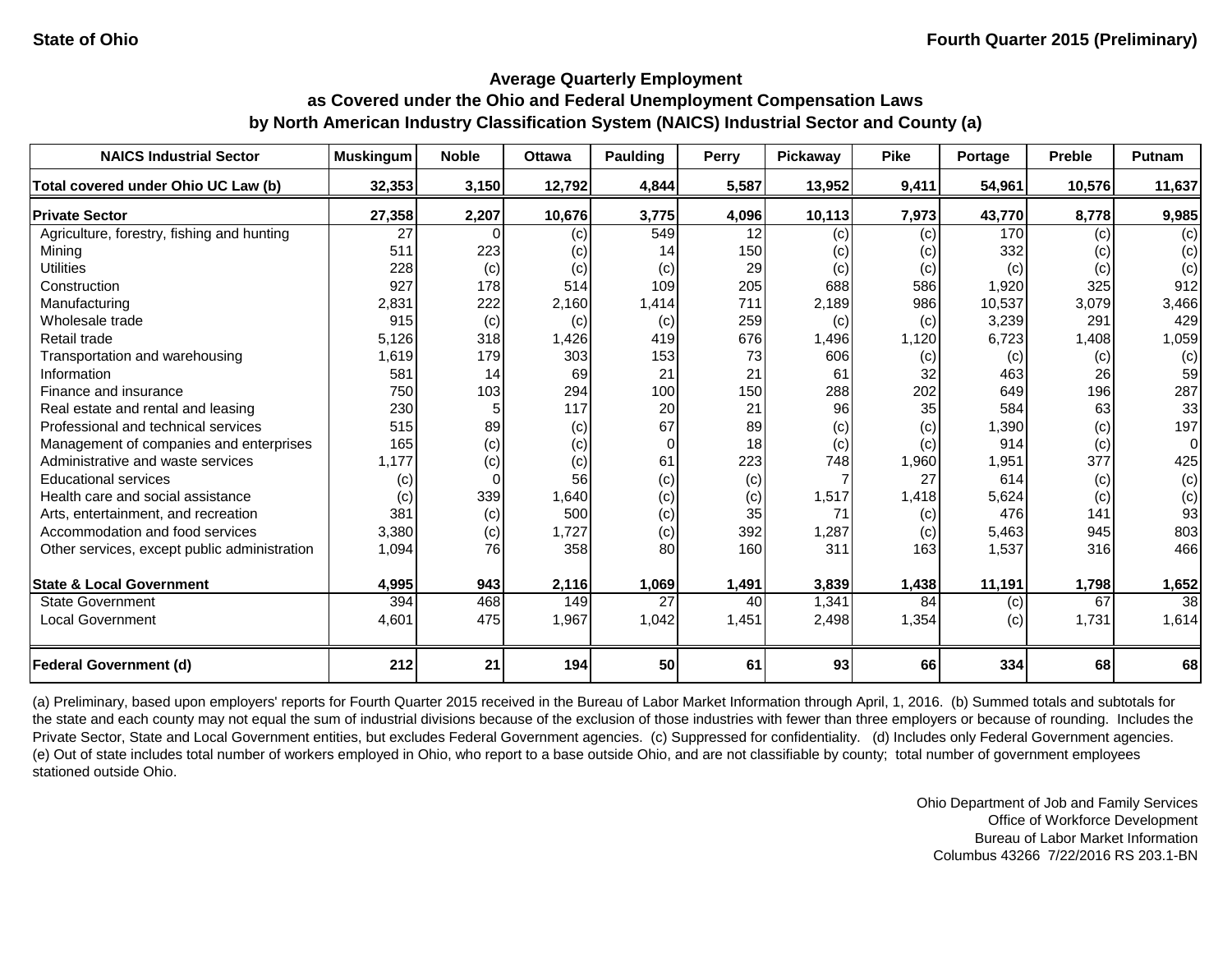| <b>NAICS Industrial Sector</b>               | <b>Richland</b> | <b>Ross</b> | <b>Sandusky</b> | <b>Scioto</b> | Seneca | <b>Shelby</b> | <b>Stark</b> | <b>Summit</b> | <b>Trumbull</b> | <b>Tuscarawas</b> |
|----------------------------------------------|-----------------|-------------|-----------------|---------------|--------|---------------|--------------|---------------|-----------------|-------------------|
| Total covered under Ohio UC Law (b)          | 50,479          | 26,535      | 26,048          | 23,655        | 19,106 | 27,308        | 158,643      | 265,913       | 70,019          | 36,502            |
| <b>Private Sector</b>                        | 43,502          | 21,559      | 22,697          | 18,794        | 16,611 | 24,791        | 140,785      | 239,621       | 60,798          | 31,688            |
| Agriculture, forestry, fishing and hunting   | (c)             | 81          | (c)             | (c)           | 76     | 121           | 334          | 68            | 101             | 137               |
| Mining                                       | (c)             | 26          | (c)             | (c)           | 138    | ∩             | 728          | 80            | 93              | 1,093             |
| <b>Utilities</b>                             | (c)             | 195         | 41              | 86            | 105    | (c)           | 597          | 975           | (c)             | 89                |
| Construction                                 | 2,188           | 775         | 915             | 663           | 931    | 1,467         | 7,002        | 10,831        | 2,544           | 1,646             |
| Manufacturing                                | 9,717           | 4,313       | 9,080           | 1,251         | 4,096  | 11,900        | 26,167       | 29,718        | 12,853          | 7,239             |
| Wholesale trade                              | 1,636           | 548         | 613             | 345           | 711    | 1,582         | 6,312        | 13,679        | (c)             | 1,522             |
| Retail trade                                 | 6,877           | 4,186       | 2,732           | 3,073         | 2,281  | 1,976         | 20,037       | 31,664        | 10,910          | 4,491             |
| Transportation and warehousing               | (c)             | 741         | 733             | 526           | 643    | (c)           | 3,295        | 8,393         | 2,895           | 932               |
| Information                                  | 681             | 287         | 123             | 167           | 233    | 100           | 1,570        | 3,617         | 433             | 231               |
| Finance and insurance                        | 1,094           | 470         | 501             | 598           | 403    | 320           | 5,470        | 9,335         | 1,374           | 650               |
| Real estate and rental and leasing           | 326             | 147         | 370             | 226           | 67     | 104           | 1,807        | 2,610         | 928             | 308               |
| Professional and technical services          | 878             | 257         | 330             | 552           | (c)    | (c)           | 4,460        | 13,653        | 1,342           | 904               |
| Management of companies and enterprises      | 51              | 235         | 206             | 90            | (c)    | (c)           | 1,212        | 15,485        | 710             | 106               |
| Administrative and waste services            | 4,286           | 869         | 754             | 559           | 444    | 1,500         | 7,544        | 16,894        | 4,028           | 1,867             |
| <b>Educational services</b>                  | 439             | 111         | (c)             | 207           | 1,220  | 160           | 3,135        | 4,150         | 565             | 171               |
| Health care and social assistance            | 7,500           | 4,963       | (c)             | 7,294         | 2,303  | 1,980         | 27,676       | 43,698        | 10,621          | 5,267             |
| Arts, entertainment, and recreation          | 402             | 168         | 270             | 54            | 112    | 61            | 1,869        | 4,208         | 666             | 401               |
| Accommodation and food services              | 4,555           | 2,672       | 1,818           | 2,560         | 1,872  | 1,396         | 16,105       | 22,100        | 6,522           | 3,519             |
| Other services, except public administration | 1,413           | 516         | 730             | 508           | 617    | 660           | 5,466        | 8,462         | 2,124           | 1,115             |
| <b>State &amp; Local Government</b>          | 6,977           | 4,976       | 3,351           | 4,861         | 2,495  | 2,517         | 17,858       | 26,292        | 9,221           | 4,814             |
| <b>State Government</b>                      | 1,425           | 1,749       | 107             | 1,443         | 274    | 197           | 1,294        | 4,652         | 941             | 496               |
| <b>Local Government</b>                      | 5,552           | 3,227       | 3,244           | 3,418         | 2,221  | 2,320         | 16,564       | 21,640        | 8,280           | 4,318             |
| <b>Federal Government (d)</b>                | 628             | 1,586       | 108             | 162           | 125    | 70            | 934          | 1,667         | 506             | 258               |

(a) Preliminary, based upon employers' reports for Fourth Quarter 2015 received in the Bureau of Labor Market Information through April, 1, 2016. (b) Summed totals and subtotals for the state and each county may not equal the sum of industrial divisions because of the exclusion of those industries with fewer than three employers or because of rounding. Includes the Private Sector, State and Local Government entities, but excludes Federal Government agencies. (c) Suppressed for confidentiality. (d) Includes only Federal Government agencies. (e) Out of state includes total number of workers employed in Ohio, who report to a base outside Ohio, and are not classifiable by county; total number of government employees stationed outside Ohio.